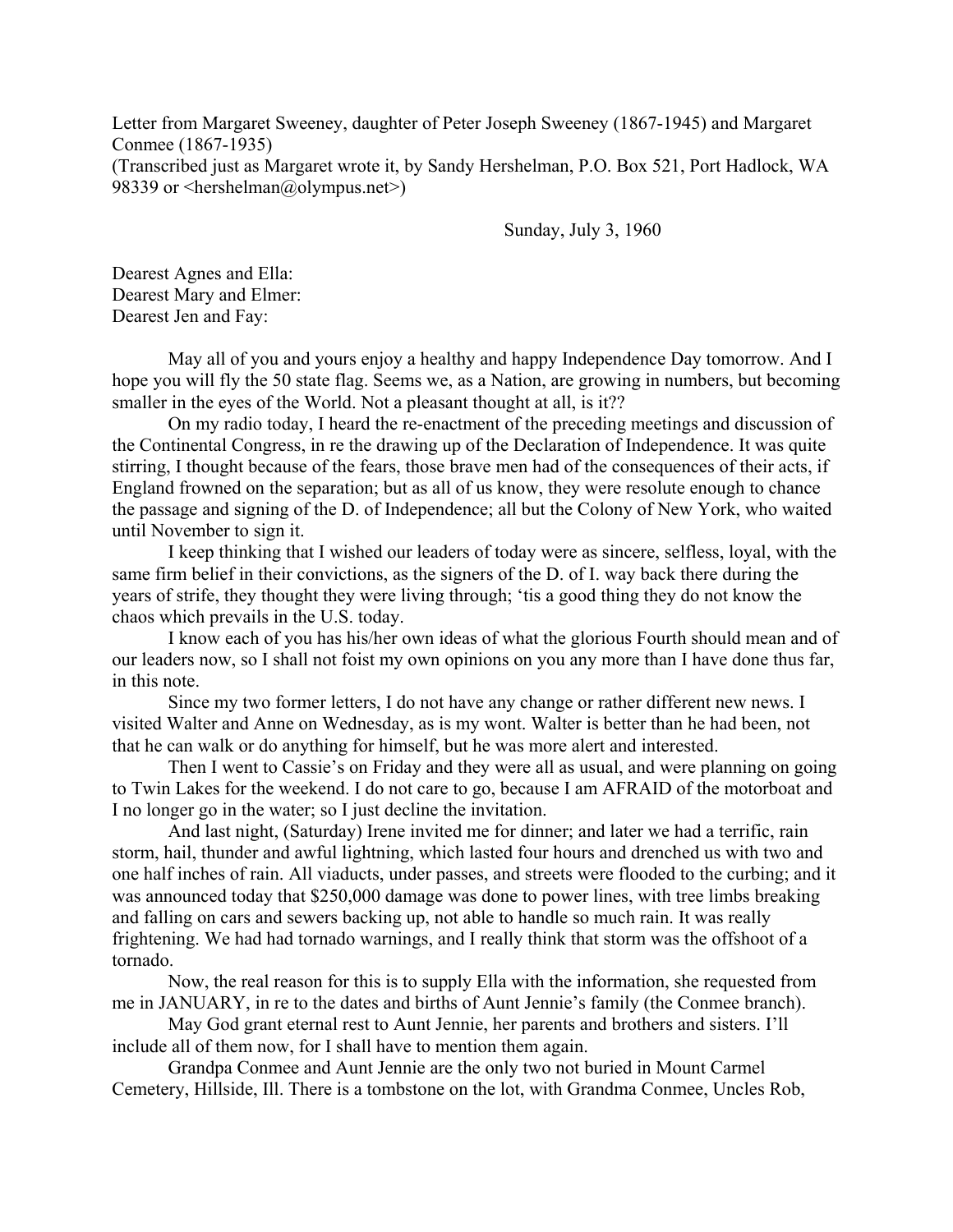Frank and Johnny's names thereon, with dates of death; all the others, Aunts Laura, Jeanette, and your Aunt Minnie have small markers (each). My dad, Peter J. S. is there, too, but not included in this information Ella wants for her FAMILY TREE record.

 Elmer dear, you know as well as I, about the monument and the individual markers; for you were very loyal to your dear Mother's family and served as pallbearer for each and every one of them. Of course you know, too, Mary, for you were also there.

 As a growing child and as an adolescent, I recall the death of most of these. I also recalled that the oldsters talked so much about how YOUNG each one was, at the time of death. I did not think them young, for I was so young, myself, that 40-50-35 yrs, of age VERY OLD. Let me say here and now that I've long since changed my opinion; but it took maturity to convince me.

 Going to the cemetery down through the years, I found it easy to make mental notes of the dates of death of each; and had no need to make written notation of the same.

 However, I had NO way of knowing the dates of birth — other than my own good Mother's, Aunt Laura's and Aunt Jeanette's; and the latter two, ONLY the months and days, but not the years.

 I thought I'd go out on the train some day and copy the dates of death to be sure my memory was correct; but how to learn the dates of birth. I finally called the cemetery office on telephone and asked for BOTH. This very nice Mr. Fischer got out the record and gave me the dates of death at once for each. He said that NOW they do not concern themselves with the dates of BIRTH; no need for that; but, in the past, when a person was buried, their records showed the AGE at the time of death; such as 10 yrs. 4 mo. 11 days.

 Said he would be glad to send me that information from his records and I could figure the dates of birth from same. His letter arrived this week and I spent an evening doing arithmetic, to arrive at dates of birth; then last night at Irene's, I asked Eileen to figure same, to see if she arrived at the same dates, as I had; in case, I could be wrong. So she worked from the dates of death, showing the life span of years, months and days, and arrived at the SAME answers. So now I know that ALL dates are correct. In the case of Grandma Conmee, they only gave years for her and years for Uncle Johnny; and for baby John DuMont, they listed only 7 months; which is true, for I recall that he was a tiny baby.

 Evidently, when Grandma Conmee was MOVED from Mount Olivet Cemetery to Mt. Carmel, Aunt Laura did not supply the month and day of her birth; and the same for Uncle Johnny Conmee, so I could figure the YEARS of their births, but cannot give you the months and days of the month of their births.

 Ella dear, you wrote that you had information on Aunt Jeanette, but I'm giving it to you, too, as the cemetery records indicate. And I DO know that your own dear Mother died on my birthday and that was in 1907 (am I right?) but I do NOT know the date of your Mother's birth, but you can supply that yourself; and, maybe, some time give it to me; for I think I'll make a copy of this for our kids — for they might like to have it and then I MIGHT add the info. on us Sweeney kids and you, cousin, for MY nieces and nephews.

 At least, Jennie, Irene, Cassie and Walter would like to have a copy of what I'm sending you tonight. They really did not know as much as I about the Conmee family.

Mary, dear, you were so good to send Walter that "funny" get-well card. He got a "bang" out of it, and couldn't wait to have Anne show it to me Wed. And you were so thoughtful to write to Jen — and I also received your letter to me; but shall reply to that in another letter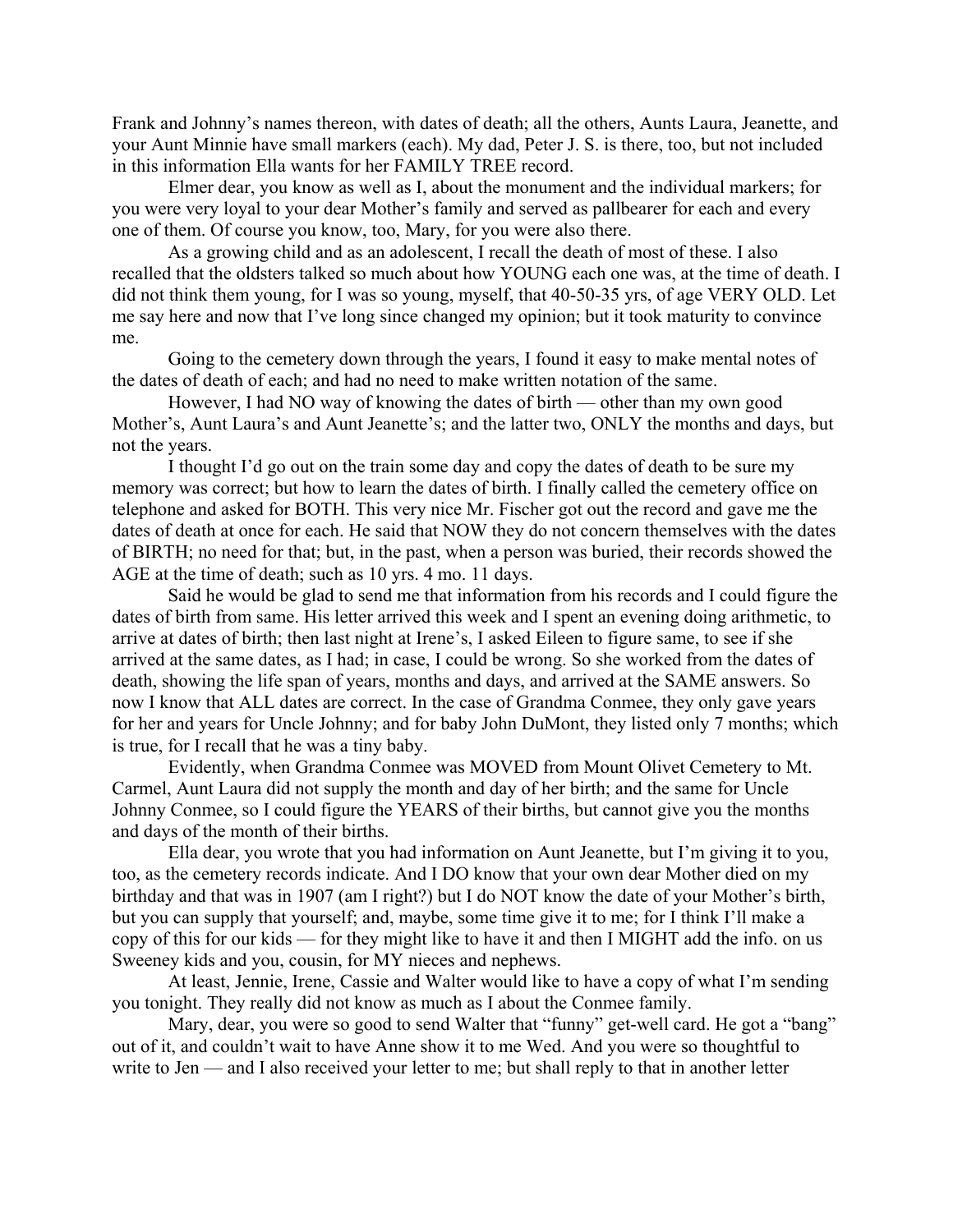SOON. I want to conclude this now and give the information on a separate sheet; and do not want to type too late, by adding more to this letter — lest I waken the neighbors.

 Love to all, Margaret and Margaret and Margaret and Margaret and Margaret and Margaret and Margaret and Margaret and Margaret and Margaret and Margaret and Margaret and Margaret and Margaret and Margaret and Margaret and Margaret and M

## CONMEE CLAN

Francis Conmee born in IRELAND of pure Irish stock married an English girl, born in LONDON, ENGLAND of pure English stock. They came to America, settled in Chicago, Illinois, where they had ALL their children; who

were, as nearly as I can recall, from my own childhood:

FRANCIS CONMEE, who became our grandfather JANE CONMEE, never married (I remember when Aunt Jane died) ANN CONMEE, never married (I remember when Aunt Ann died) BRIDGET CONMEE, who DID marry, but I only knew her as Aunt Bridgie to my Mother and Aunt Laura; and I never heard her marriage name; too young, I guess. PATRICK CONMEE, who also married whom, I would not know. And, if Grandpa Francis Conmee had other brothers and sisters, they must have died before I was born; for the above are the only names I recall.

Now, this FRANCIS CONMEE married MARGARET MURPHY, who was born in Chicago. Both MARGARET MURPHY'S parents were born in Ireland. Among the children born to this Margaret Murphy and Francis Conmee were OUR Mothers.

I hope you can follow me. I'll go back and name GRANDMA MARGARET MURPHY CONMEE's sisters and brothers; those who were around in my childhood. ELIZABETH MURPHY married to a SULLIVAN — she was lovingly called Aunt Betsy. JOHN MURPHY — married, but I do NOT know to whom. CATHERINE MURPHY — married to a James McCarthy. She was called Aunt Kate, of course. HELEN Murphy, married, but to whom I do not know DANIEL MURPHY, never married

Now when our GRANDFATHER FRANCIS CONMEE died, he was buried in St. Mary's Cemetery, at The Sag, Joliet, Illinois; in the LOT which was owned by his sister, BRIDGET, who lived in Joliet, Ill. at the time. I do not know when he died. But, I do know that he served in the CIVIL WAR, because Aunt Laura had his discharge papers and his uniform and sword, in her trunk, in the basement at Adams St. All these were destroyed when we had a severe rainstorm and the basement flooded and wet everything in the trunk — and we didn't know the water seeped in; and when we did find out, all contents were mildewed; and we could not even read grandpa's discharge from the YANKEE ARMY of the CIVIL WAR.

Now, when our GRANDMOTHER MARGARET MURPHY CONMEE died, Feb. 25, 1899, she was buried in Mt. Olivet Cemetery, Chicago (as stated elsewhere) but when little baby, John DuMont, died in 1901, Aunt Laura bought the LOT in Mt. Carmel, and had her mother (our grandmother) removed from Mt. Olivet to Mt. Carmel and she was buried in 1901 at the same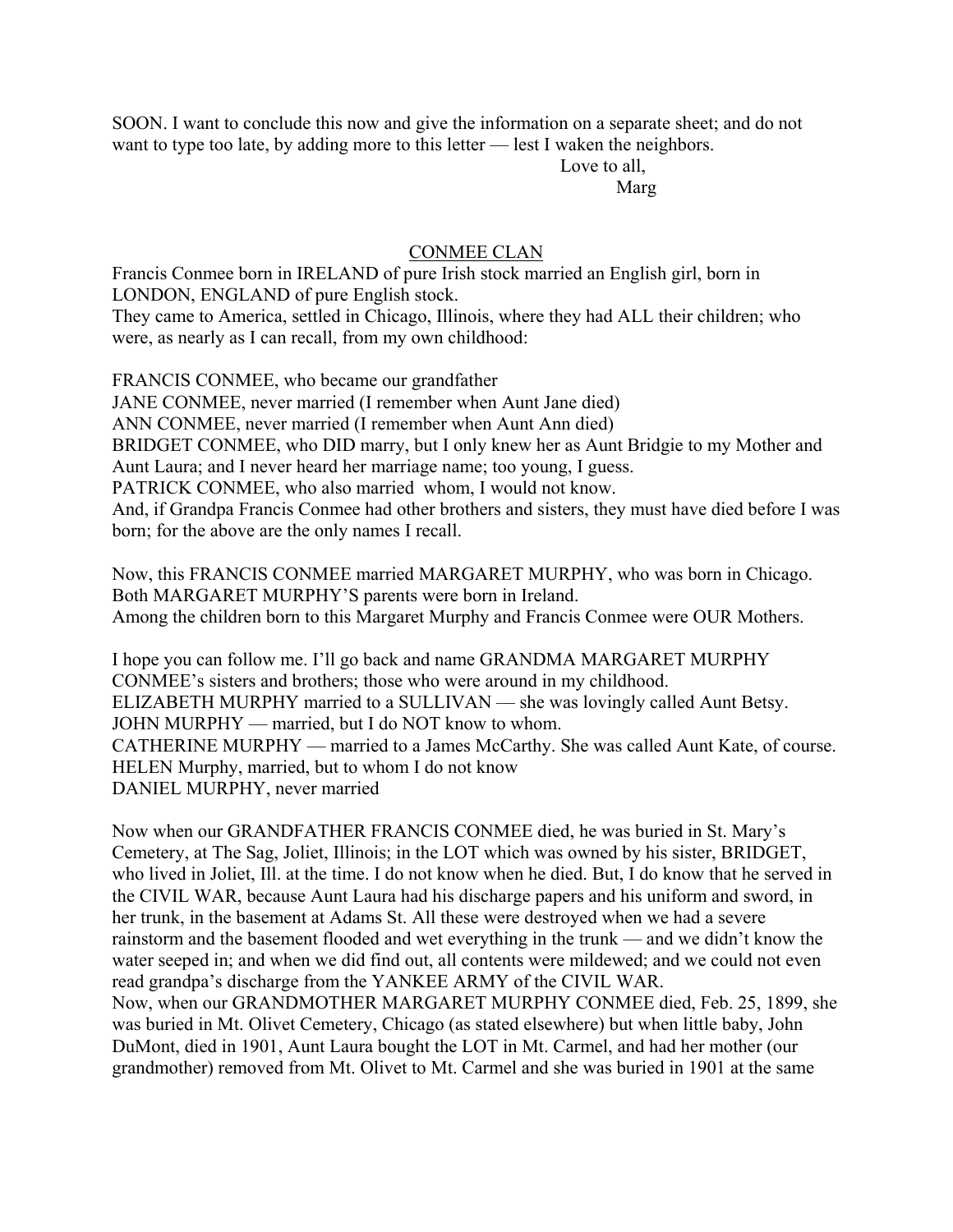time and DAY as little John DuMont; since Aunt Jeanette Conmee and Uncle John DuMont did not have a lot.

On the back of this, I shall list the information from the cemetery — which I think is what you want more, than the names of the sisters and brothers of your grandparents; but since I know what I have given, I thought I might as well pass it on to you.

## YOU MOTHER'S IMMEDIATE FAMILY

FRANCIS CONMEE, of Chicago, married MARGARET MURPHY, of Chicago. Their children listed below. Parents: Francis Conmee, do not know date of birth nor of death Margaret Murphy Conmee; born 1841. Died February 25, 1899 at age of 58. CHILDREN: NAMES DATE OF BIRTH DATE OF DEATH AGE DEATH Francis (Frank) Conmee Dec. 28, 1861 Aug. 7, 1910 48 Margaret Conmee Sweeney Apr. 9, 1867 May 1935 (19th) 68 Robert Conmee Sept. 9, 1869 Aug. 5, 1910 40 Jeanette Conmee DuMont Dec. 23, 1873 Oct. 30, 1924 50 John Conmee 1876 Dec. 11, 1911 35 Laura Conmee **Oct.** 3, 1879 May 10, 1944 65 Jennie Conmee Wyse May 6, 1907 ?

In that same lot "Lot 32—Block 12—Section N"

| John DuMont (baby) |               | Feb. 9, 1901  | 7 mo. |
|--------------------|---------------|---------------|-------|
| Peter J. Sweeney   | Nov. 16, 1867 | Feb. 11, 1945 | 77 yr |

In case you're interested, Frank, Robert, John and Laura Conmee never married.

There were two more children. A boy died at 2 months; I do not know his name, nor when born. And a girl, Nellie (Helen) was drowned at age of 5, at a picnic, and was buried in a cemetery, which is now Lincoln Park. And when the cemetery was made into Lincoln Park, many did remove their dead, but the Conmee family felt Nellie had been dead so LONG, it was useless to move her.

I named your own mother last, because not knowing her date of birth, I could not put her name in sequence of birth. And I'm quite sure I'm right about her date of death.

With each of these the cemetery stated, such as Francis (Frank Conmee) died August 7, 1910 at the age of 48 years, 7 months, 10 days; then I figured date of birth for each. But, with Grandma Conmee, they only gave age at death as 58 and John at 35 years without giving months and days, so I could not figure their month and day of birth — only their years. O.K.? Same for John DuMont, 7 mo.

This may also interest you: Uncles Rob and Frank died two days apart of Cholera Morbis; both buried same day. Uncle Johnny at age 35 died of tuberculosis; my Mother died of diabetes; Aunt Laura gall operation and liver op. (We think it might have been cancer). Aunt Jeanette died of heart trouble; as well as your own dear Mother. Little John DuMont died in convulsions and my Dad of a coronary attack. I think this just about covers it.